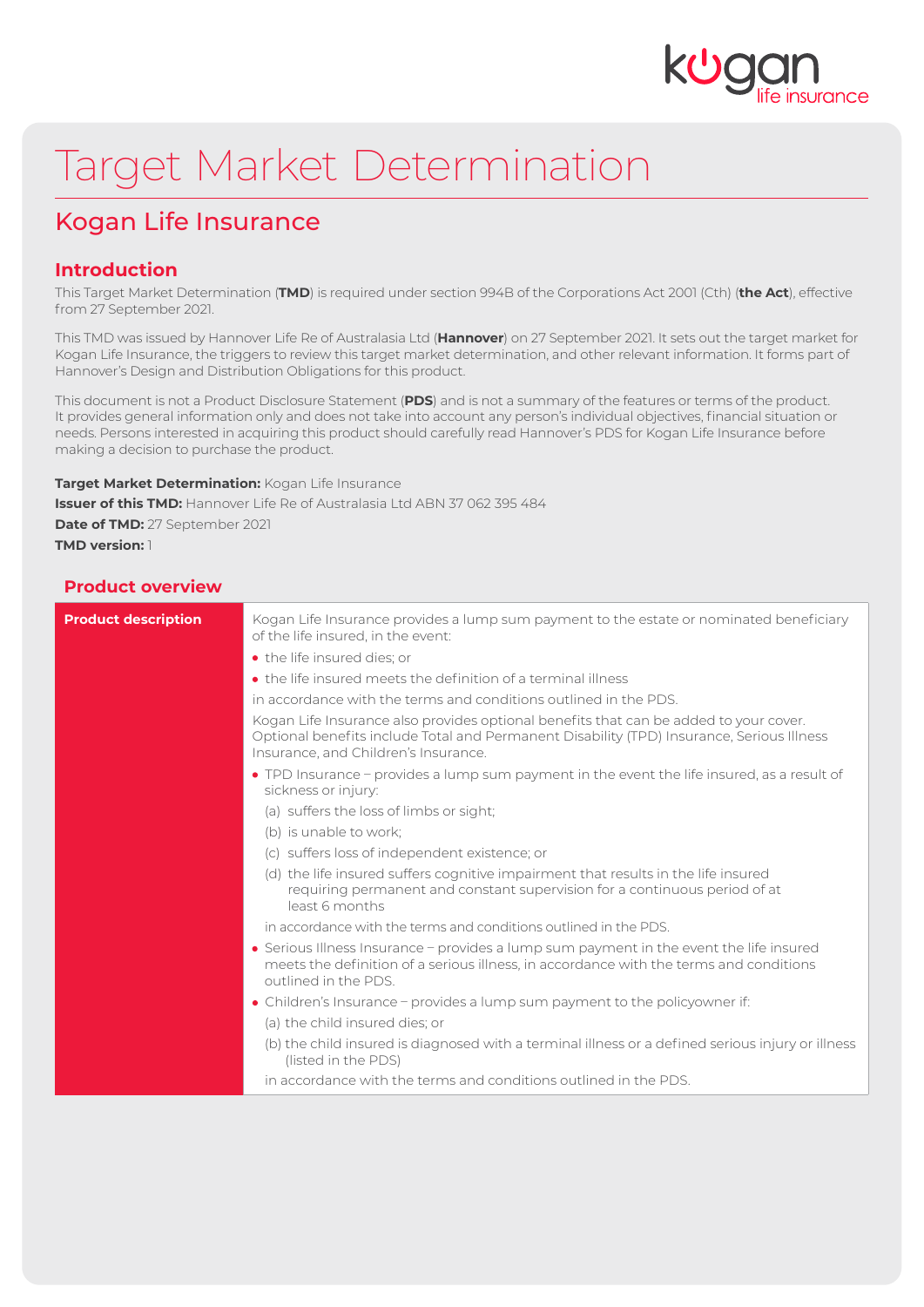**Key attributes** Key attributes of Kogan Life Insurance include:

- the payment of premiums if premiums are not paid when due, the policy will end (subject to the required notice periods) and the life insured will no longer be covered and cannot make a claim;
- premium structure premiums are structured on a stepped premium basis and will generally increase over time;
- eligibility criteria certain customers may be ineligible for cover if they do not meet the eligibility criteria for this product. Eligibility criteria include:
	- •the age; and
	- residency status

of the life to be insured.

For a full list of eligibility criteria, refer to the table below under 'Demographic and eligibility requirements'. Optional benefits have specific eligibility criteria, and you will need to qualify for Life Insurance in order to add any optional benefits;

- meeting severity and/or medical treatment requirements as part of the terminal illness or serious illness definitions;
- the following key product exclusions apply and no cover would be available under the product if:
	- •death as a result of suicide or self-inflicted injury occurring within 13 months following the commencement, reinstatement or increase of the insurance cover (but only to the extent of that increase);
	- •for TPD Insurance total and permanent disability is as a result of an injury caused or accelerated by an intentional act performed by the life insured, policyowner or person who will otherwise be entitled to all or part of the benefit amount;
	- •for Serious Illness Insurance
		- a serious illness occurring as a result of an intentional self-inflicted bodily injury or attempted suicide within 13 months following the policy acceptance date, reinstatement date or increase of the insurance cover (but only to the extent of that increase);
		- the condition resulting in the claim first becomes apparent before the Serious Illness Insurance starts or during the first 3 months after the Serious Illness Insurance starts, is increased (only in respect of that increase), or is reinstated.
	- •for Children's Insurance the child insured suffers a defined serious injury or illness as a result a congenital condition, an intentional act of the policyowner or person who will otherwise be entitled to all or part of the benefit amount or an injury which occurs or an illness which becomes apparent, before the Children's Insurance starts, or during the first 3 months after it starts or, if reinstated, the reinstatement date.
- there are other exclusions applied to this insurance and these are detailed in the PDS;
- the underwriting process could result in an increase in the price of the product, limitations to the sum insured, special terms and conditions applied to cover, or a decline to offer cover.

Please refer to the PDS for further information about what Kogan Life Insurance does and doesn't cover.

**How/why key product attributes make it likely that this product will meet the likely needs of customers in the target market**

Kogan Life Insurance, including the optional benefits TPD Insurance, and Serious Illness Insurance, is designed to meet the likely objectives and needs of the target market to reduce the financial exposure of the life insured or their beneficiaries by providing payment in the event of their death, terminal illness, total and permanent disablement, or serious illness. Broadly, the target market comprises of those who have or expect to have outstanding financial commitments that will not be satisfied in the event of their own or another person's (i.e. the life insured's):

- o death:
- terminal illness:
- total and permanent disablement; or
- suffering a serious illness

and who have a capacity to pay potentially variable premiums on an ongoing basis. As the product pays a lump sum for a covered event, it is therefore likely to meet the needs, or go towards meeting the needs, of those in the target market.

The Children's Insurance option is designed to meet the likely objective and need of the target market to reduce the exposure of the policyowner by providing payment in the event of the child's death, diagnosis of terminal illness or serious injury or illness. Broadly, the target market comprises of those who expect to have unforeseen/unplanned expenses or financial commitments as a result of a child's death, terminal illness or serious injury or illness that will not be able to be satisfied with funds readily available or will leave the policyholder out of pocket. As the product pays a lump sum on death or diagnosis of terminal illness or serious injury or illness, it is therefore likely to meet the needs, or go towards meeting the needs, of those in the target market.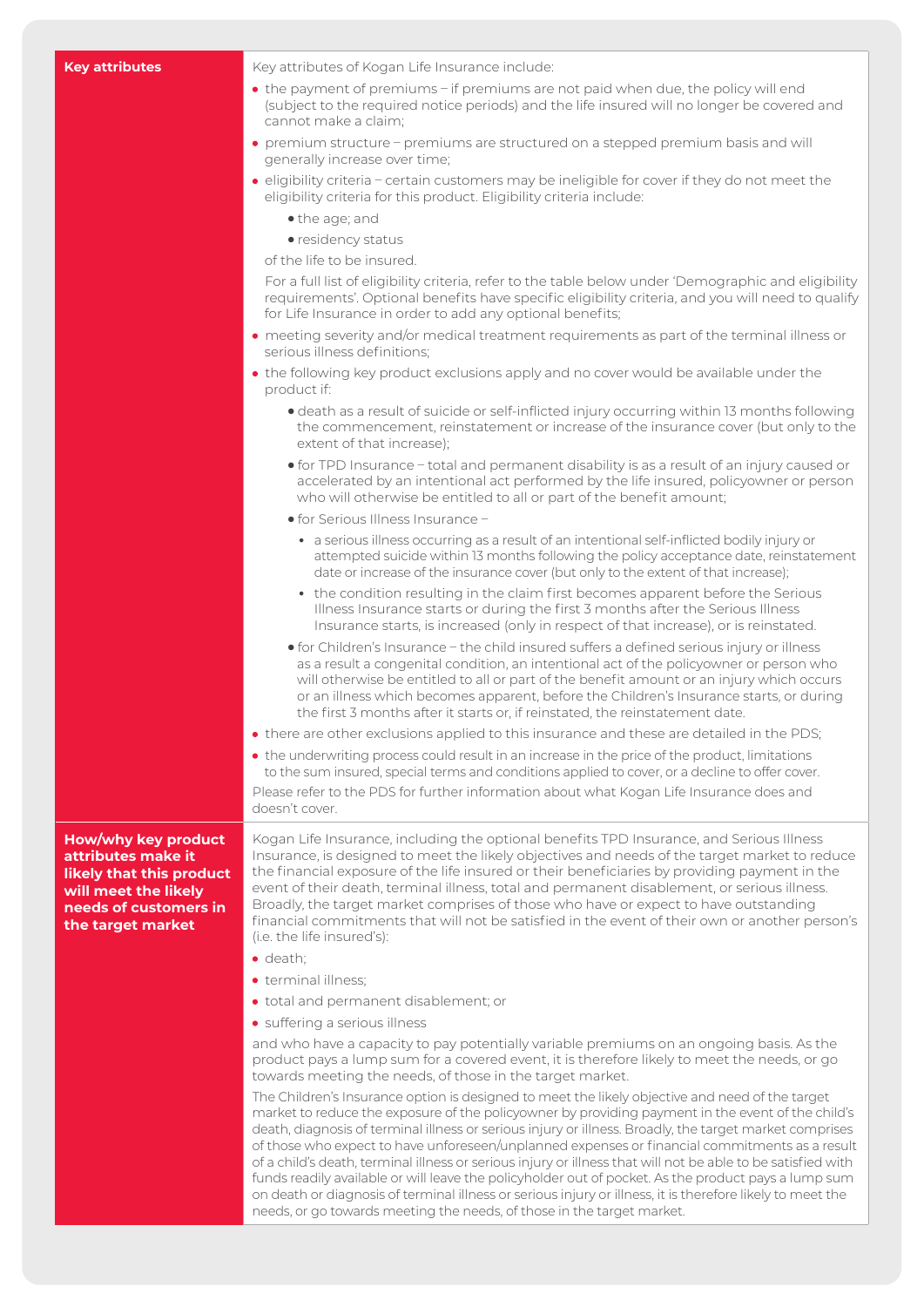## **Description of the Target Market**

| <b>Likely objectives,</b><br>financial situation and | The objective of customers in the target market is to reduce their exposure to the following financial<br>situations:                                                                                                                                                                                                                                                                                                                                 |                                   |                                  |                                    |                                                                                                              |  |  |
|------------------------------------------------------|-------------------------------------------------------------------------------------------------------------------------------------------------------------------------------------------------------------------------------------------------------------------------------------------------------------------------------------------------------------------------------------------------------------------------------------------------------|-----------------------------------|----------------------------------|------------------------------------|--------------------------------------------------------------------------------------------------------------|--|--|
| needs of customers in<br>the target market           | • the customer (either the policyowner or the life insured) has (or envisages that in the future they<br>will or may have) outstanding financial or financial-in-kind commitments that will not be satisfied<br>by their estate in the event of their death, terminal illness, or by choosing to add Serious Illness<br>Insurance, the diagnosis of a serious illness, such as (but not limited to):                                                  |                                   |                                  |                                    |                                                                                                              |  |  |
|                                                      | · financial commitments to dependents such as spouse or children;                                                                                                                                                                                                                                                                                                                                                                                     |                                   |                                  |                                    |                                                                                                              |  |  |
|                                                      | · mortgage and other debt servicing costs, final expenses, education expenses;                                                                                                                                                                                                                                                                                                                                                                        |                                   |                                  |                                    |                                                                                                              |  |  |
|                                                      | · medical costs, transportation and accommodation costs, and personal and palliative care;<br>and/or                                                                                                                                                                                                                                                                                                                                                  |                                   |                                  |                                    |                                                                                                              |  |  |
|                                                      | · commitments ensuring that their business continues with less financial disruption upon the<br>loss of a key person, or to ensure business succession.                                                                                                                                                                                                                                                                                               |                                   |                                  |                                    |                                                                                                              |  |  |
|                                                      | By choosing to add optional TPD Insurance, the objective of customers in the target market is to<br>reduce their exposure to the following financial situation:                                                                                                                                                                                                                                                                                       |                                   |                                  |                                    |                                                                                                              |  |  |
|                                                      | • the customer (either the policyowner or the life insured) has (or envisages that in the future they<br>will or may have) outstanding financial or financial-in-kind commitments that will not be able to<br>be satisfied should they as a result of sickness or injury:                                                                                                                                                                             |                                   |                                  |                                    |                                                                                                              |  |  |
|                                                      | • suffer the loss of limbs or sight;                                                                                                                                                                                                                                                                                                                                                                                                                  |                                   |                                  |                                    |                                                                                                              |  |  |
|                                                      | · is unable to work;                                                                                                                                                                                                                                                                                                                                                                                                                                  |                                   |                                  |                                    |                                                                                                              |  |  |
|                                                      |                                                                                                                                                                                                                                                                                                                                                                                                                                                       |                                   |                                  |                                    |                                                                                                              |  |  |
|                                                      | • suffers the loss of independent existence; and/or<br>• the life insured suffers cognitive impairment that results in the life insured requiring                                                                                                                                                                                                                                                                                                     |                                   |                                  |                                    |                                                                                                              |  |  |
|                                                      | permanent and constant supervision for a continuous period of at least 6 months.<br>These financial or financial-in-kind commitments include, but are not limited to mortgage and<br>other debt servicing costs, income or revenue replacement, medical and rehabilitation costs,<br>transportation and accommodation costs, personal care and palliative care, business commitments<br>and/or business succession funding costs.                     |                                   |                                  |                                    |                                                                                                              |  |  |
|                                                      | By choosing to add Children's Insurance, the objective of customers in the target market is to<br>reduce their exposure to the following financial situations:                                                                                                                                                                                                                                                                                        |                                   |                                  |                                    |                                                                                                              |  |  |
|                                                      | • the customer (either the policyowner or the life insured) envisages that should the insured event<br>occur they will or may have outstanding financial or financial-in-kind commitments that will not<br>be able to be satisfied in the event of a child's death, terminal illness or serious injury or illness<br>such as (but not limited to): medical costs, transportation and accommodation costs, or lost<br>income from time away from work. |                                   |                                  |                                    |                                                                                                              |  |  |
| <b>Financial situation of</b>                        | A customer who:                                                                                                                                                                                                                                                                                                                                                                                                                                       |                                   |                                  |                                    |                                                                                                              |  |  |
| customers in the target                              | • is earning income;                                                                                                                                                                                                                                                                                                                                                                                                                                  |                                   |                                  |                                    |                                                                                                              |  |  |
| market                                               | • has personal savings;                                                                                                                                                                                                                                                                                                                                                                                                                               |                                   |                                  |                                    |                                                                                                              |  |  |
|                                                      | · has retirement income e.g. superannuation; or                                                                                                                                                                                                                                                                                                                                                                                                       |                                   |                                  |                                    |                                                                                                              |  |  |
|                                                      | • otherwise has financial capacity (e.g. family or other relationships)                                                                                                                                                                                                                                                                                                                                                                               |                                   |                                  |                                    |                                                                                                              |  |  |
|                                                      | to pay premiums (which will increase over time) in accordance with the stepped premium structure<br>to retain the product for the extended period of time that it is intended to be held.                                                                                                                                                                                                                                                             |                                   |                                  |                                    |                                                                                                              |  |  |
| <b>Demographic and</b><br>eligibility requirements   | The information below shows the demographic and eligibility requirements of the target market for<br>Kogan Life Insurance.                                                                                                                                                                                                                                                                                                                            |                                   |                                  |                                    |                                                                                                              |  |  |
|                                                      |                                                                                                                                                                                                                                                                                                                                                                                                                                                       |                                   |                                  |                                    |                                                                                                              |  |  |
|                                                      | <b>Cover type</b>                                                                                                                                                                                                                                                                                                                                                                                                                                     | <b>Residency</b><br><b>status</b> | Age<br>(when you<br>purchase the | <b>Employment</b><br><b>status</b> | Other                                                                                                        |  |  |
|                                                      | Life Insurance                                                                                                                                                                                                                                                                                                                                                                                                                                        |                                   | cover)<br>$18 - 64$              | N/A                                |                                                                                                              |  |  |
|                                                      | <b>TPD Insurance</b>                                                                                                                                                                                                                                                                                                                                                                                                                                  |                                   |                                  | Working at                         | Customers who<br>meet the health and<br>lifestyle criteria during<br>the underwriting<br>application process |  |  |
|                                                      |                                                                                                                                                                                                                                                                                                                                                                                                                                                       | Australian                        | $18 - 59$                        | least 20 hours<br>per week         |                                                                                                              |  |  |
|                                                      |                                                                                                                                                                                                                                                                                                                                                                                                                                                       |                                   |                                  |                                    |                                                                                                              |  |  |
|                                                      | <b>Serious Illness</b><br>Insurance                                                                                                                                                                                                                                                                                                                                                                                                                   |                                   |                                  | N/A                                |                                                                                                              |  |  |
|                                                      | Children's<br>Cover - life<br>insured                                                                                                                                                                                                                                                                                                                                                                                                                 | residents                         | $2 - 17$                         | N/A                                | Dependant of the<br>policyowner                                                                              |  |  |

koganlifeinsurance.com.au to ensure the product suits your needs. Kogan Life Insurance, a trading name of Kogan Australia Pty Ltd ABN 53 152 570 351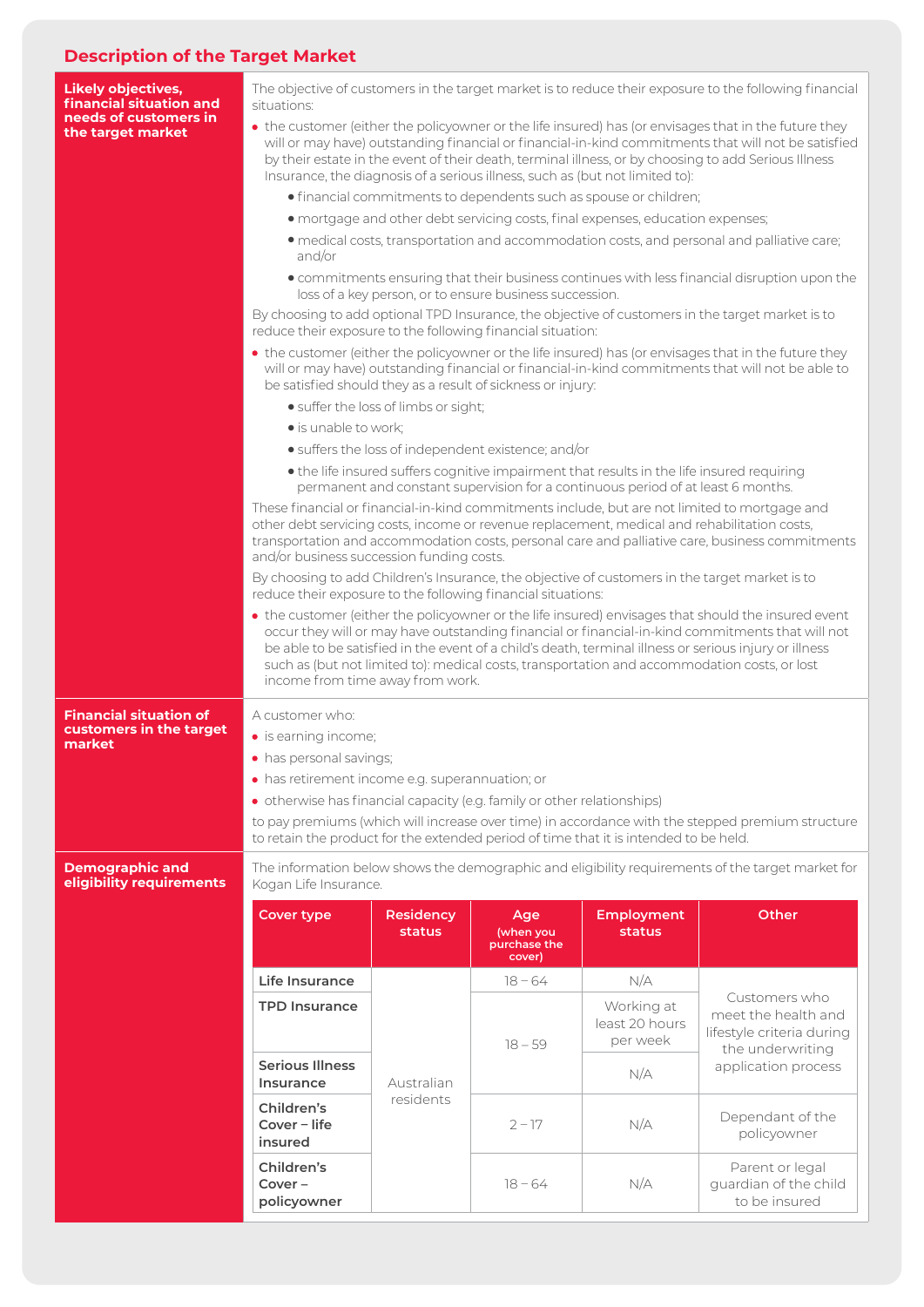#### **Demographic and eligibility requirements (continued)**

For example, the following groups are outside the target market for this product:

- All cover types:
	- •residency status not an Australian resident; or
	- •customers who do not meet the health and lifestyle criteria during the underwriting application process.
- **·** Life Insurance:
	- age 65 and older.
- Optional TPD Insurance:
	- •age 60 and over; or
	- •employment status unemployed or working less than 20 hours per week.
- Optional Serious Illness Insurance
	- age 60 and over.
- Optional Children's Insurance:
	- •children aged under 2 or over 17; or
	- •not a dependant of the policyowner.

This product would not be appropriate for customers who do not meet our underwriting requirements. This product is not appropriate for customers who are unable or unwilling to participate in the underwriting process, or who may require personal advice during the underwriting process.

## **Distribution Conditions**

| In accordance with the<br>obligations outlined<br>under the Part 7.8A of<br>the Corporations Act<br>(product design and<br>distribution obligations)            | • this product is authorised for distribution only by Greenstone Financial Services Pty Ltd<br>(GFS) and cannot be purchased directly from Hannover;<br>• this product may only be distributed to customers under General Advice. No Personal<br>Advice is to be provided to a customer at any point in the distribution process;<br>• GFS should not sell this product to a customer where the policy will never respond due to<br>any specific exclusions (including health and life events) built into the product;<br>• GFS should not sell to a customer who does not satisfy the demographic factors of<br>customers in the target market;<br>• GFS must provide a customer with a copy of the PDS. |
|-----------------------------------------------------------------------------------------------------------------------------------------------------------------|-----------------------------------------------------------------------------------------------------------------------------------------------------------------------------------------------------------------------------------------------------------------------------------------------------------------------------------------------------------------------------------------------------------------------------------------------------------------------------------------------------------------------------------------------------------------------------------------------------------------------------------------------------------------------------------------------------------|
| <b>These distribution</b><br>conditions and<br>restrictions make it<br>more likely that the<br>customers who acquire<br>the product are in the<br>target market | • call centre distribution must be undertaken in accordance with authorised call scripts<br>and processes;<br>• customers must undergo the underwriting process and satisfy the health and lifestyle<br>criteria during the underwriting process.                                                                                                                                                                                                                                                                                                                                                                                                                                                         |